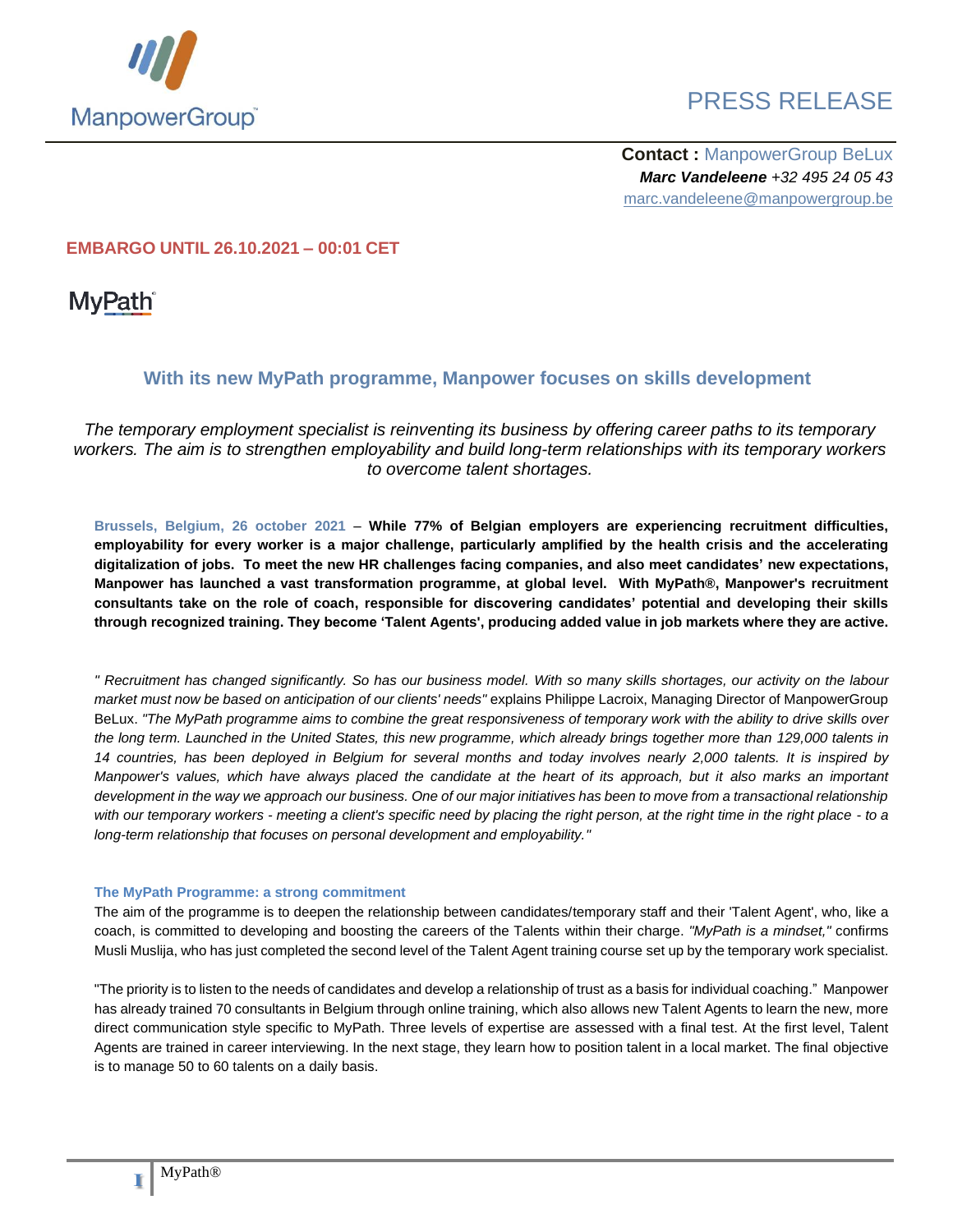

#### **Recognised training paths for a win-win relationship**

The programme is based on a thorough knowledge of local job markets and how they are developing, and of the sectors in demand and the profiles that could best match the needs. This expertise, together with a close relationship with clients and Talents, allows Manpower to anticipate market needs. MyPath agents are able to identify the best talents and anticipate where they can best fit: suitable professions, training, new temporary contracts in a sector or a company that will enhance their future prospects. *"Today's careers are no longer linear and our role is to accompany individuals by encouraging professional transitions and the acquisition of new skills based on the potential we have identified,"* explains Philippe Lacroix.

Manpower has set up various skills development programmes to address talent shortages, particularly through its academies in the logistics sector, in technical professions and in the hotel and catering industry. These are online or practical, individual or group training courses.

These strong training paths are highly appreciated by Manpower's clients, as Frank Van Roy, Logistic Operations Manager at Parbelux in charge of logistics operations in the distribution center of Ici Paris XL : logistics manager at Parbelux in charge of logistics at Paris XL, explains*: "The MyPath programme allows us to draw on a pool of candidates with the hard and soft skills we need. In partnership with Manpower, we can develop temporary workers in the logistics sector and offer permanent positions to the most committed."*

This is the case for Cem Ide, who joined the temporary sector after running his own business. *"I needed to make a new start and fortunately Manpower called me. They really listened to me, they evaluated my skills through assessments and understood what I was looking for. Above all, they continued to follow up with me after my first assignment so that I could relaunch my career. I started this career switch by starting as a logistics operator at Parbelux. Then I was offered a training course (with certificate) to drive a reach truck. At the same time, I was able to take various personality tests which highlighted my management skills. After 9 months, I signed a permanent contract as a junior team leader in a sector that I didn't know anything about at first. I know I will*  be able to develop further. I am grateful to Manpower and of course to my new employer Parbelux, who have both placed their *trust in me."* Through its MyPath programme, Manpower hopes to increase this type of good practice by channelling Talents to meet clients' needs, whilst increasing the loyalty of its temporary workers at the same time.

#### **Recognition of hard skills and soft skills**

Beyond hard skills, it is the soft skills that count to become a MyPath Talent. Even more so today in a hybrid, complex, and rapidly changing world of work. A thirst for learning, team spirit, problem solving, a sense of achievement and communication are just some of the qualities that make the difference and that are highly sought after by employers. New Manpower Talents are evaluated and receive client recommendations in the form of badges. These badges provide a true endorsement for each Talent and promote their employability for their next temporary assignment or their career in general, by enhancing their CV or their profile on social networks.

This system is particularly appreciated by Musli Muslija for providing the coaching dimension of her role as Talent Agent. *"This recommendation system has a double benefit: on the one hand, it strengthens engagement and the feeling of recognition of temporary workers, while allowing us to accompany them as they acquire the six key competencies highlighted in the MyPath programme; and on the other hand, it guarantees the quality of the profiles we present to our clients based on feedback gathered during previous assignments."*

The MyPath programme will allow Manpower to strengthen its candidate supply policy in a job market where recruitment intermediaries becoming less and less driven by their clients' orders and job offers, but more and more reliant on candidates and their potential. "MyPath's candidate-first approach should inspire companies to address talent shortages," concludes Philippe Lacroix.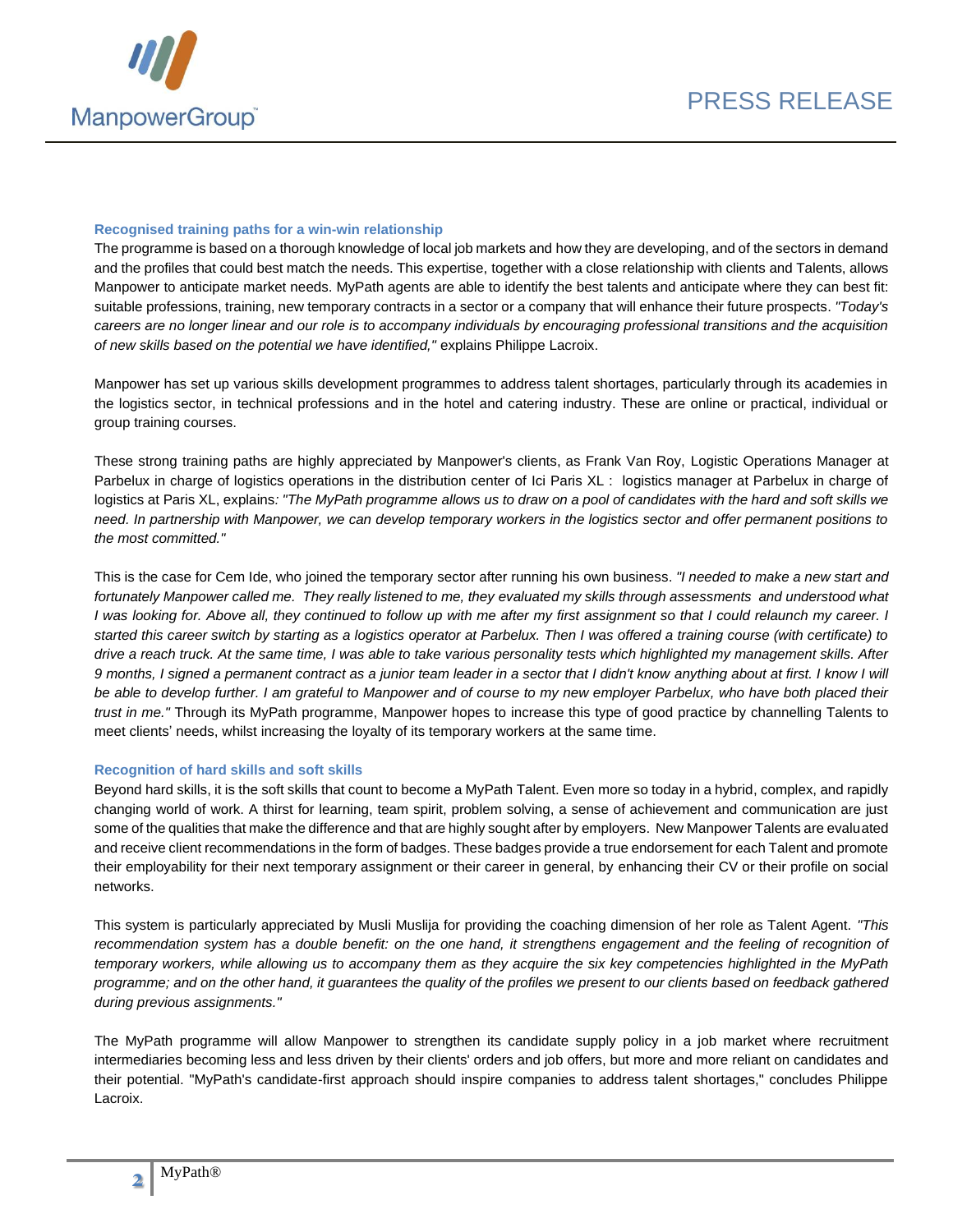

# About MyPath® *"We have a mission to improve the skills of people, to talk to them, to consult with them, advise them and help them get the skills they need to get a job. "Our company aims to be a tremendous instrument for good by helping people become more employable and growing to achieve their goals."* **Elmer Winter – Founder and first CEO at Manpower**



### **MyPath : Become who you want to be**

Through our MyPath development programme, we help our Talents make the most of their professional and individual strengths. We focus on their skills, interests and job prospects. We develop their skills through training, coaching, assessments, e-learning, workshops and personal advice.

- 1. Selection of candidates and temporary workers wanting to join the programme
- 2. Skill assessments
- 3. Drawing up a development plan
- 4. Mentoring and coaching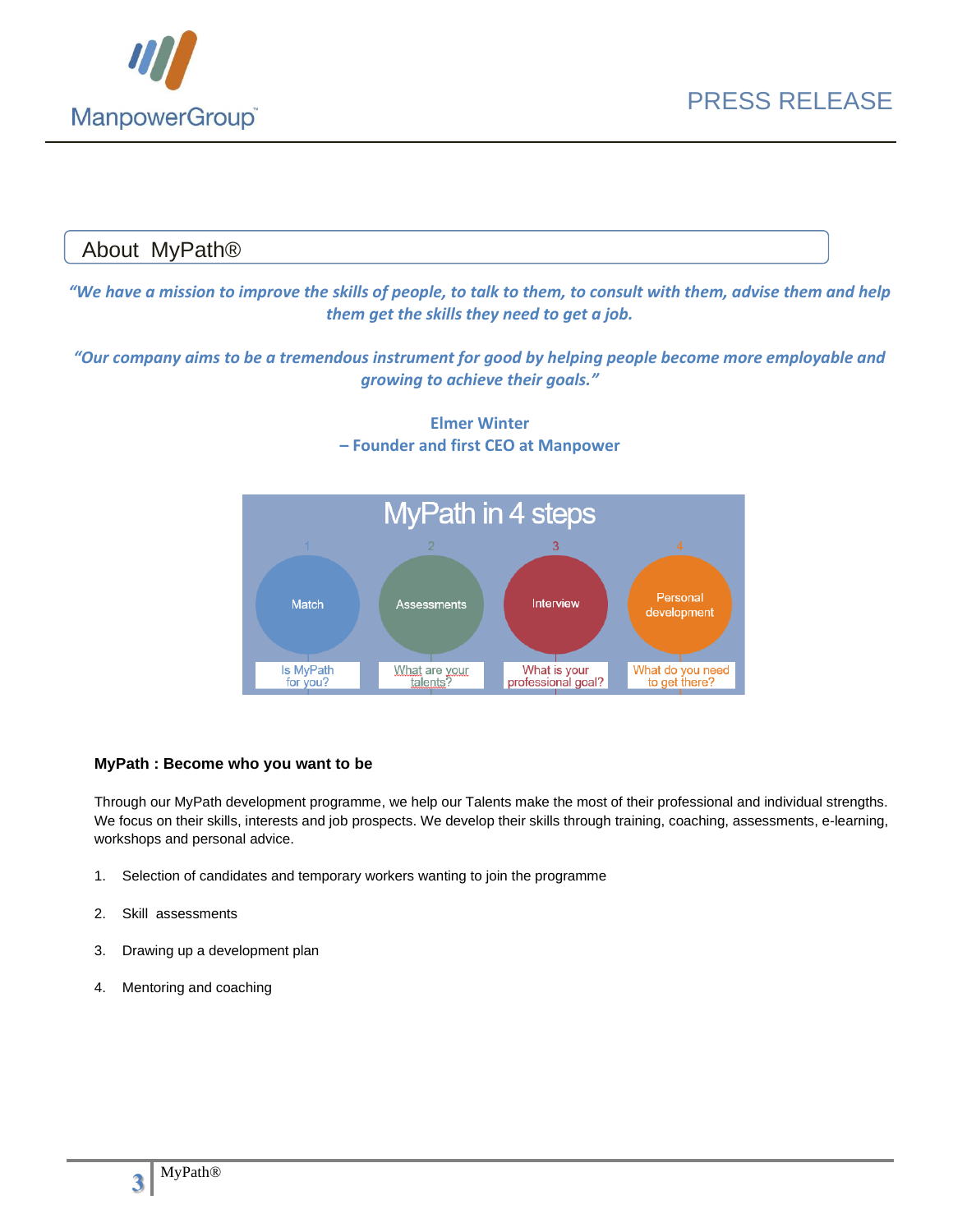



### **The advantages of MyPath**

- MyPath contributes to a better match between supply and demand in the labour market and improves service to **companies.**
- Through training, coaching and skills recognition (badges), MyPath **Talents** strengthen their employability and are wellprepared for their future career.
- MyPath allows us to move from a transactional relationship with **Manpower** temporary workers to a long-term relationship, by building loyalty.

#### **Developing skills with MyPath**

MyPath defines personalised career paths based on assessments and training in Manpower's academies (Manpower Logistics Academy, Manpower Technical Academy, etc.).

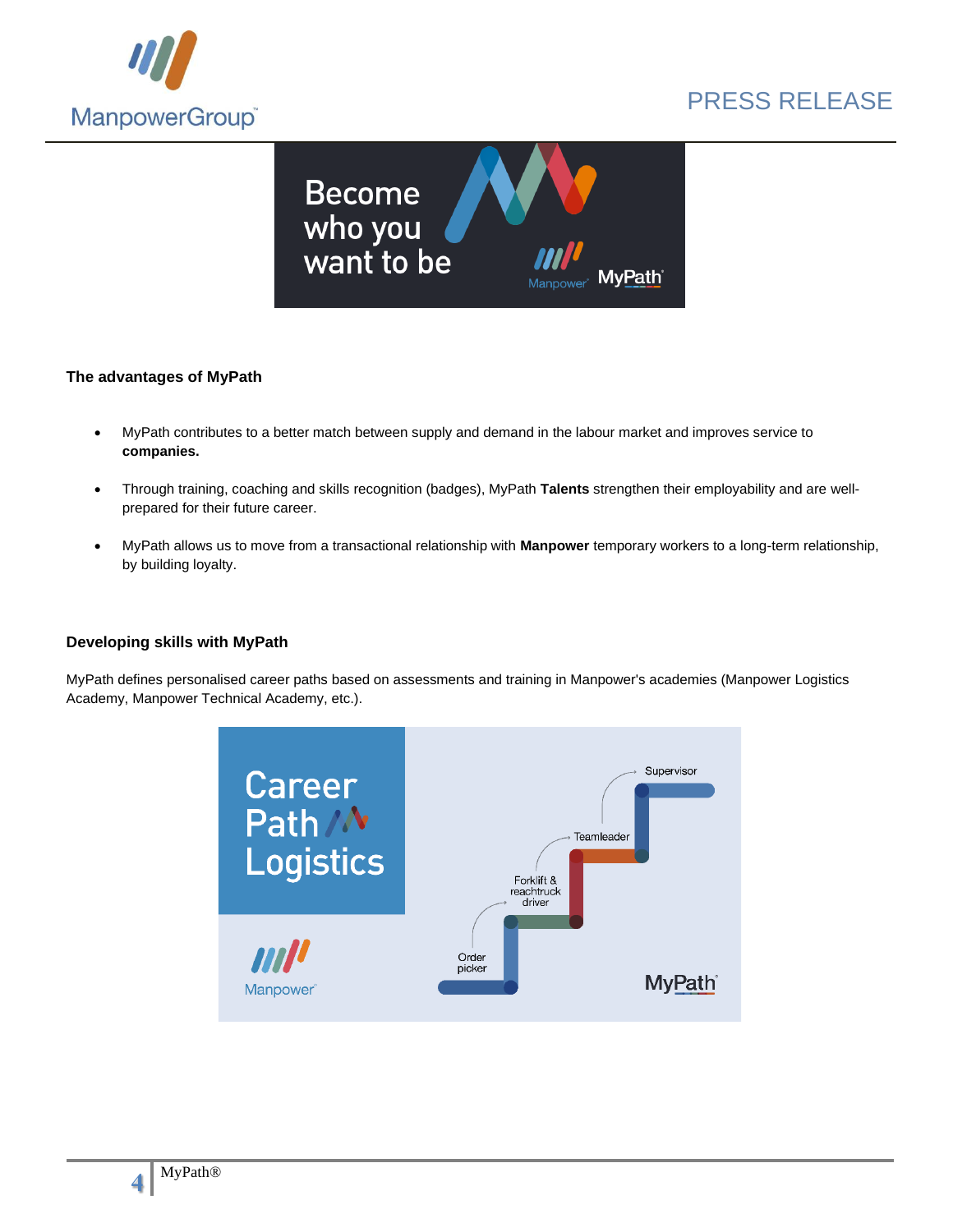



### **Recognition through MyPath**

Designed to allow Manpower clients to assess the skills of Talents (temps), the referral programme allows for recognition of top performance. The MyPath programme recognises 6 key competencies through client referrals, represented in the form of medals/badges.

**6 skills, 6 recognitions, 6 badges**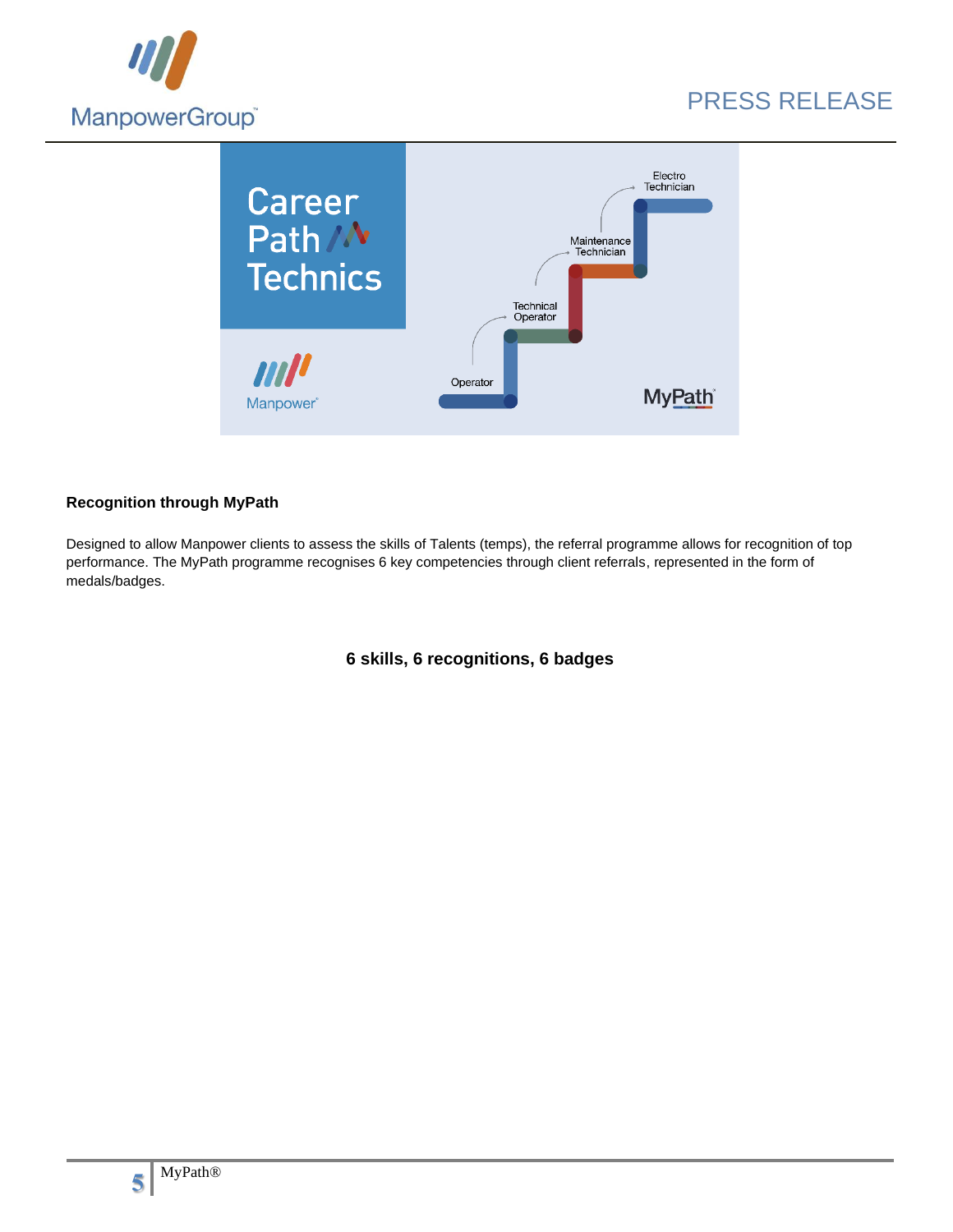



### About ManpowerGroup®

ManpowerGroup® (NYSE: MAN), the leading global workforce solutions company, helps organizations transform in a fast-changing world of work by sourcing, assessing, developing and managing the talent that enables them to win. We develop innovative solutions for hundreds of thousands of organizations every year, providing them with skilled talent while finding meaningful, sustainable employment for millions of people across a wide range of industries and skills. Our expert family of brands – Manpower, Experis, Talent Solutions and Jefferson Wells – creates substantial value for candidates and clients across 80 countries and territorie and has done so for over 70 years. We are recognized consistently for our diversity - as a best place to work for Women, Inclusion, Equality and Disability. In 2021, ManpowerGroup was named one of the World's Most Ethical Companies for the twelfth consecutive year. We also earned globally and in Belgium a Platinium and a Gold CSR & sustainability rating on EcoVadis's environmental, social and ethical supplier performance assessment. ManpowerGroup Belgium received the Diversity Label from the Brussels-Capital Region and was named 'Best Staffing, Sourcing & Contingent Workforce Company at the HR Excellence Awards 2020. All these recognitions confirm our position as the brand of choice for in-demand talent.